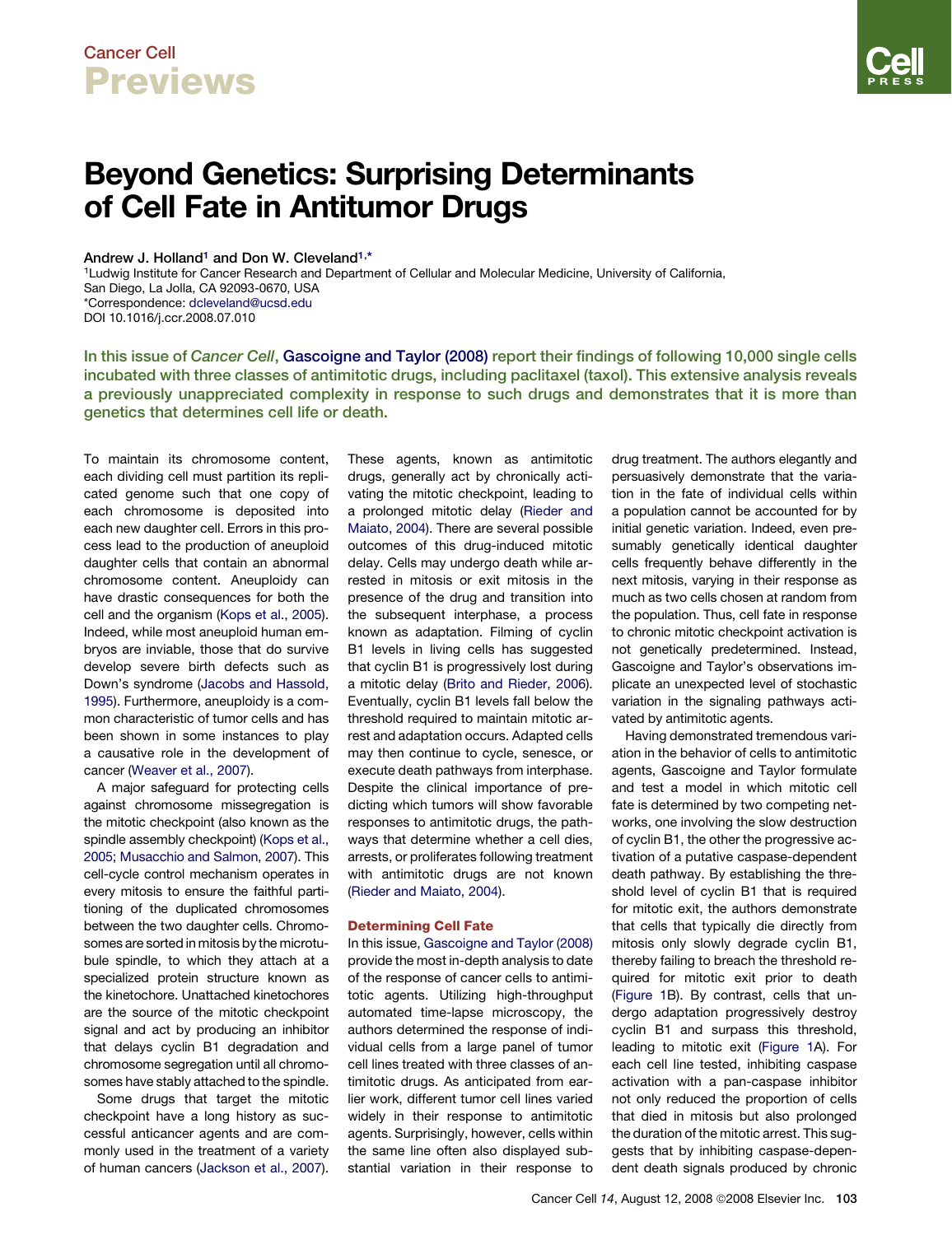<span id="page-1-0"></span>A

## Cancer Cell Previews



### Future Directions

Previous studies investigating cell fate in response to antimitotic agents have predominantly relied upon indirect assays that average the responses of populations of cells. The enhanced resolution afforded by direct single-cell assays has now revealed that these prior studies have dramatically underestimated the variation in cell fate in response to antimitotic drugs. Central questions now raised, but still left unanswered, include: What is the identity of the putative death signal that accumulates during a mitotic delay? What are the relative thresholds of cyclin B1 and apoptotic signaling required to promote adaptation and death in various cell lines? What are the pathways responsible for determining cell fate following adaptation, and why do some cell lines show dramatically different responses to different antimitotic drugs that all chronically activate the mitotic checkpoint? Finally, it is important to bear in mind that the in vitro conditions used here fail to recapitulate aspects of the tumor microenvironment that may have important influences on cell fate including, for example, drug clearance by the circulation, which would lead to renewed cell cycling. Indeed, knowing that stochastic processes can be central to the cell's decision to live or die leaves open the question as to how closely the response of cell lines will model the fate of a heterogeneous population of tumor cells.

#### **REFERENCES**

Brito, D.A., and Rieder, C.L. (2006). Curr. Biol. *16*, 1194–1200.



B

Figure 1. Model for Two Competing Networks that Together Dictate Mitotic Cell Fate (A) Cyclin B1 (blue) is progressively destroyed during a mitotic delay, and at the same time, a putative death signal (red; possibly also produced by the mitotic checkpoint) accumulates. Eventually, cyclin B1 levels fall bellow a threshold required to maintain mitotic arrest, and the cell undergoes adaptation. (B) Cyclin B1 levels fall during mitotic delay but fail to decline to the threshold required to allow mitotic exit. Instead, the apoptotic signal reaches a level sufficient to promote cell death in mitosis.

(C) Slowing the activation of apoptotic effectors by treatment with a caspase inhibitor provides a cell with more time to destroy cyclin B1. This allows cyclin B1 levels to reach the threshold required to promote mitotic exit before apoptosis is initiated.

mitotic checkpoint signaling, cells are provided with more time to degrade cyclin B1 to a level sufficient to promote mitotic exit (Figure 1C).

#### Chromosomal Instability Revisited

Aneuploidy is a remarkably common characteristic of tumor cells often resulting from an underlying chromosomal instability (CIN), characterized by frequent gains and losses of chromosomes during cell division ([Kops et al., 2005\)](#page-2-0). A long-standing, widely held view is that chromosomally unstable cancer cells possess a weakened mitotic checkpoint that permits the onset of anaphase in the presence of misaligned chromosomes. This dogma was challenged in a recent study showing that CIN cells do not prematurely initiate anaphase but rather exhibit an increased incidence of lagging anaphase

chromosomes ([Thompson and Compton,](#page-2-0) [2008\)](#page-2-0). [Gascoigne and Taylor \(2008\)](#page-2-0) confirm these observations and further demonstrate that CIN cells arrest in mitosis for as long as chromosomally stable cell lines. Taking the results of these studies together, the evidence is now compelling that the mitotic checkpoint is not compromised in chromosomally unstable cancer cells. Moreover, the detailed single-cell analysis dispels the proposal that CIN cells are more sensitive to the killing action of antimitotic drugs.

Utilizing their extensive data set, Gascoigne and Taylor further explore the widely held view that the duration of mitotic delay may dictate the subsequent cellular response. Importantly, however, no correlation was found between length of delay and resulting cell fate. This concurs with a recent report showing that